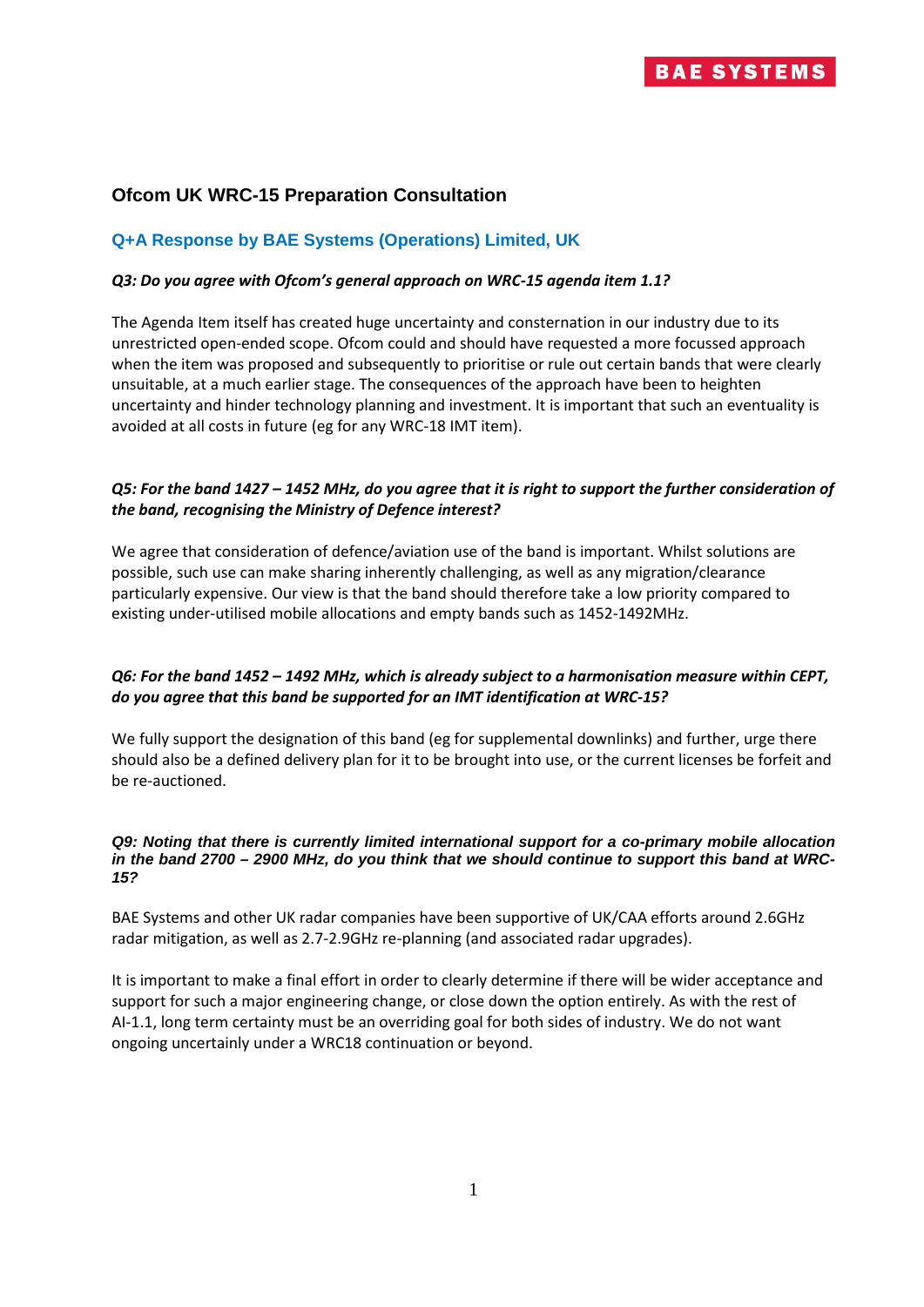

#### *Q11: Do you agree that we should oppose a co-primary mobile allocation at WRC-15 for the band 470 – 694 MHz?*

Yes - In our view there is no justification for IMT in this range, which have serious consequence for both broadcasting and white-space developments

### *Q13: Do you agree that any harmonisation measures for PPDR use should be sufficiently flexible to enable PPDR agencies to choose the most appropriate spectrum solutions nationally?*

PPDR increasingly requires interoperability between different services, (inc police, fire and ambulance, coastguard etc). Spectrum and equipment solutions must be strongly harmonised to enable this and facilitate cross-border and international relief missions as well.

### *Q16: Do you agree that the UK should support retaining the recognition for aeronautical radionavigation use, but equally support reviewing the limits associated with the FSS with a view to facilitating better use by the FSS?*

*The 5GHz band is an important one for the defence & aviation industry (particularly given the loss of spectrum in lower frequencies). Therefore at this time are reluctant to support FSS use*

# *Question 19: What are your views on the use of FSS spectrum allocations for UAS, recognising the shared regulatory responsibility and the safety considerations for the control of unmanned aircraft?*

BAE Systems is a leading UAS developer and along others in the aviation industry fully recognise that any solution must support aviation safety requirements and regulation. Unmanned aircraft in busy shared civilian airspace inherently raise safety issues. We have closely followed this agenda item (as we did with its WRC12 predecessor that allocated spectrum at 5GHz).

Whilst a series of options have been proposed that can satisfy the aviation requirements, we are to say the least, deeply disappointed by what has effectively been a long running inflexible and unhelpful approach by the FSS industry .

# *Q24: Where the appropriate radio regulatory provisions are established for use in existing aviation related bands, do you agree that the UK should support regulatory conditions for the accommodation of WAIC applications?*

Yes – there are strong benefits from WAIC and solutions that facilitate it. This merits strong support and will support aerospace innovation and growth